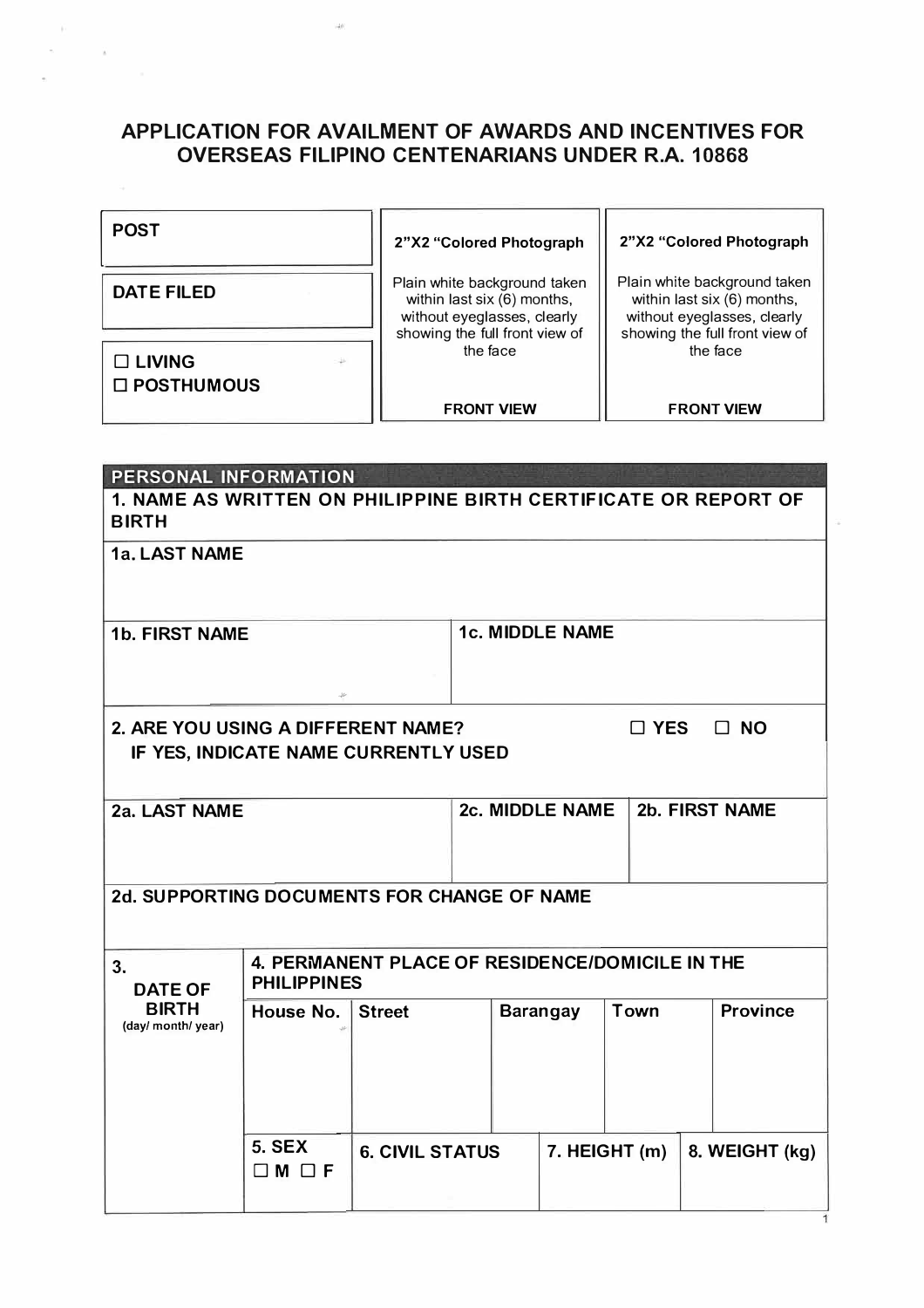| <b>FAMILY INFORMATION</b>                                                                             |                                                                                                                                                                                                                                                |                       |  |  |
|-------------------------------------------------------------------------------------------------------|------------------------------------------------------------------------------------------------------------------------------------------------------------------------------------------------------------------------------------------------|-----------------------|--|--|
| 9a. NAME OF SPOUSE (last name, first name, full<br>middle name)                                       | 9b. CITIZENSHIP OF SPOUSE<br>AT THE TIME OF APPLICATION                                                                                                                                                                                        |                       |  |  |
| <b>10a. NAME OF APPLICANT'S FATHER</b>                                                                | <b>10b. FATHER'S CITIZENSHIP</b><br>AT THE TIME OF APPLICATION                                                                                                                                                                                 |                       |  |  |
| 11a. NAME OF APPLICANT'S MOTHER                                                                       | <b>11b. MOTHER'S CITIZENSHIP</b><br>AT THE TIME OF APPLICATION                                                                                                                                                                                 |                       |  |  |
| 12. HOW PHILIPPINE CITIZENSHIP WAS INITIALLY ACQUIRED                                                 |                                                                                                                                                                                                                                                |                       |  |  |
| $\Box$ BIRTH<br>$\Box$ ELECTION<br>$\Box$ OTHERS (specify)                                            | $\square$ MARRIAGE                                                                                                                                                                                                                             | $\Box$ NATURALIZATION |  |  |
| 13a. APPLICANT'S CURRENT FOREIGN<br><b>CITIZENSHIPS (specify all)</b>                                 | <b>13b. MODE OF ACQUISITION</b><br>OF FOREIGN CITIZENSHIPS<br>(specify all)                                                                                                                                                                    |                       |  |  |
| <b>14a. DATE OF ACQUISITION OF FOREIGN</b><br>CITIZENSHIPS (day/month/year)                           | <b>14b. NATURALIZATION</b><br><b>CERTIFICATE NUMBERS</b>                                                                                                                                                                                       |                       |  |  |
| 15a. FOREIGN PASSPORT NO. / FOREIGN GOV'T<br><b>ISSUED ID NO.</b>                                     | <b>15b. DATE AND PLACE OF</b><br><b>ISSUANCE OF ID (day/ month/ year)</b>                                                                                                                                                                      |                       |  |  |
| <b>16. SUPPORTING DOCUMENTS SUBMITTED</b>                                                             |                                                                                                                                                                                                                                                |                       |  |  |
| Primary (choose 1 only)<br>□ Valid Philippine Passport<br>□ Birth Certificate<br>-36                  | Secondary (in the absence of a primary ID, choose 2)<br>$\Box$ Marriage Certificate $\Box$ Baptismal or Confirmation Records<br>$\Box$ Birth Cert. of Children $\Box$ Affidavits of 2 disinterested persons<br>□ Old School/Employment Records |                       |  |  |
| 17. ADDRESS IN COUNTRY OF RESIDENCE (house no., street, town or city, state,<br>country, postal zone) |                                                                                                                                                                                                                                                |                       |  |  |
| <b>Street</b><br>House Number                                                                         | Town                                                                                                                                                                                                                                           | City<br><b>State</b>  |  |  |

 $\chi$